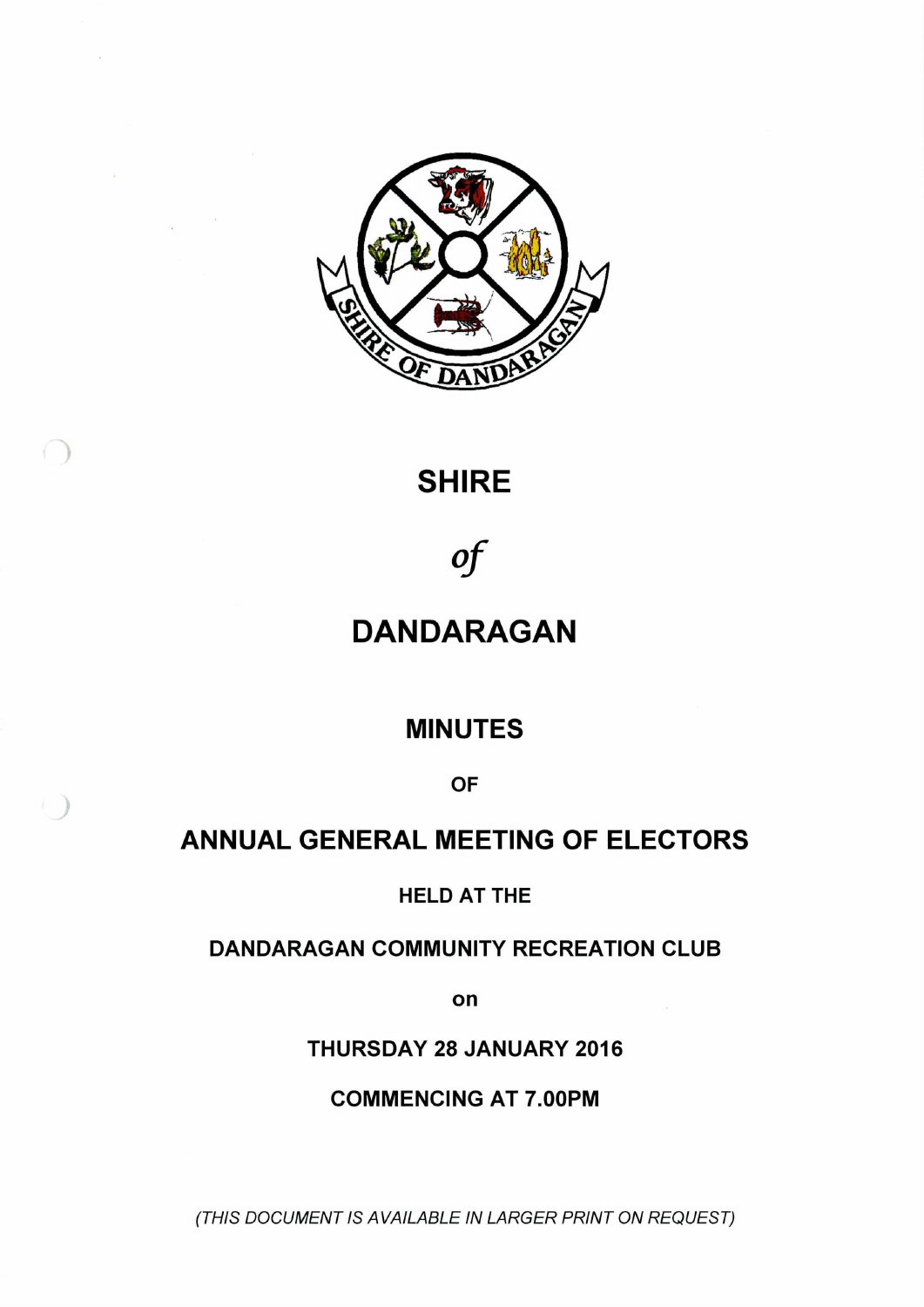# **Table of Contents**

| 2. |                                                  |                                                               |  |  |
|----|--------------------------------------------------|---------------------------------------------------------------|--|--|
|    |                                                  |                                                               |  |  |
|    |                                                  | 3.1 ANNUAL GENERAL MEETING OF ELECTORS HELD 22 JANUARY 2015 1 |  |  |
|    | 4. RECEIVING OF THE 2014 / 2015 ANNUAL REPORT  1 |                                                               |  |  |
| 5. |                                                  |                                                               |  |  |
|    | 51                                               |                                                               |  |  |
|    |                                                  |                                                               |  |  |
|    |                                                  | 5.2 USED TO HAVE BUSH FIRE BRIGADES - CAPITELA BRIGADE SOUTH  |  |  |
|    | 5.3                                              | PROPERTY NEXT TO JOHN LONGMAN & NEXT TO BOUNDARY ROAD 3       |  |  |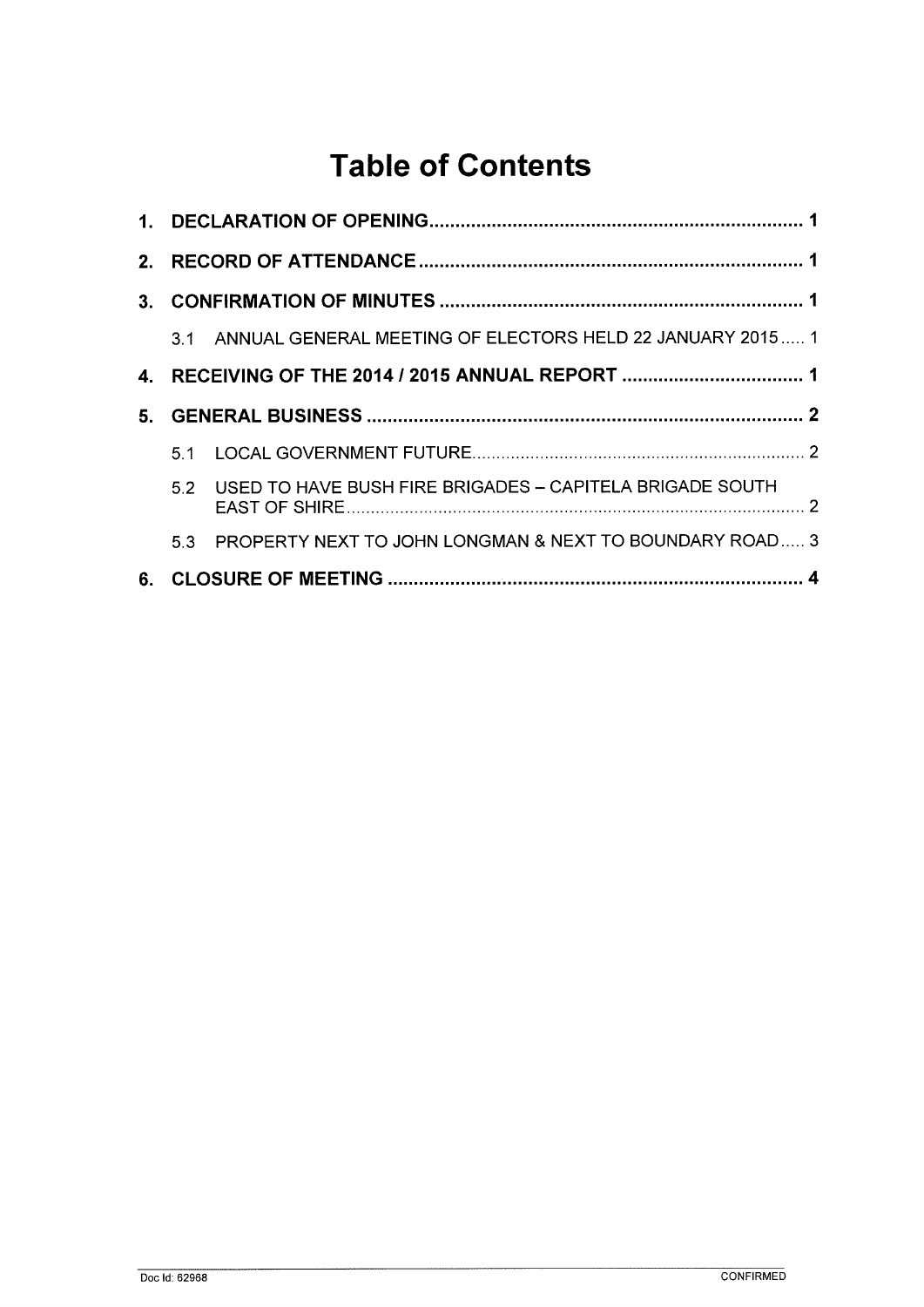### <span id="page-2-3"></span>**MINUTES OF ANNUAL GENERAL MEETING OF ELECTORS 28 JANUARY 2016** \_\_\_\_\_\_\_\_\_\_\_\_\_\_\_\_\_\_\_\_\_\_\_\_\_\_\_\_\_\_\_\_\_\_\_\_\_\_\_\_\_\_\_\_\_\_\_\_\_\_\_\_\_\_\_\_\_\_\_\_\_\_\_\_\_\_\_\_\_\_\_\_\_\_\_\_\_\_\_\_\_\_\_\_\_\_\_\_\_\_ ^1:\_\_\_\_\_\_\_\_\_\_\_\_\_\_\_\_\_\_\_\_\_\_\_\_\_\_\_\_\_\_\_\_\_\_\_\_\_\_\_\_\_\_\_\_\_\_\_\_\_\_\_\_\_\_\_\_\_\_\_\_\_\_\_\_\_\_\_\_\_\_\_\_\_\_\_\_\_\_\_\_\_\_\_\_\_\_\_\_\_\_\_

#### <span id="page-2-0"></span>**1. DECLARATION OF OPENING**

The President declared the meeting open at 7.04pm.

#### <span id="page-2-1"></span>**2. RECORD OF ATTENDANCE**

#### **Councillors:**

Councillor L Holmes (President) Councillor D Slyns (Deputy President) Councillor J Kulisa Councillor W Gibson Councillor K McGlew Councillor M Sheppard Councillor P Scharf Councillor D Richardson

**Staff:**

Mr D Chidlow Mr S Clayton Mr Garrick Yandle (Manager Planning) (Manager Corporate Services) (Manager Technical Services and Works)

#### **Apologies:**

Councillor C Carey Mr T Mottle Mr <sup>I</sup> Rennie

(Chief Executive Officer) (Deputy Chief Executive Officer)

#### **Electors / members of the public:**

Kingsley Smith, John Longman, Christine Smith, Graeme Betteridge, Mac Hewlett, Lawrie Short

#### <span id="page-2-2"></span>**3. CONFIRMATION OF MINUTES**

#### **3.1 ANNUAL GENERAL MEETING OF ELECTORS HELD 22 JANUARY 2015**

**Moved Cr Kulisa, seconded Cr Slyns**

**That the minutes of the Annual General Meeting of Electors held on 22 January 2015 as circulated be confirmed as a true and correct record.**

**CARRIED**

#### <span id="page-2-4"></span>**4. RECEIVING OF THE 2014 / 2015 ANNUAL REPORT**

The annual report incorporated the following:

- President's Report
- Chief Executive Officer's Report
- Deputy Chief Executive Officer's Report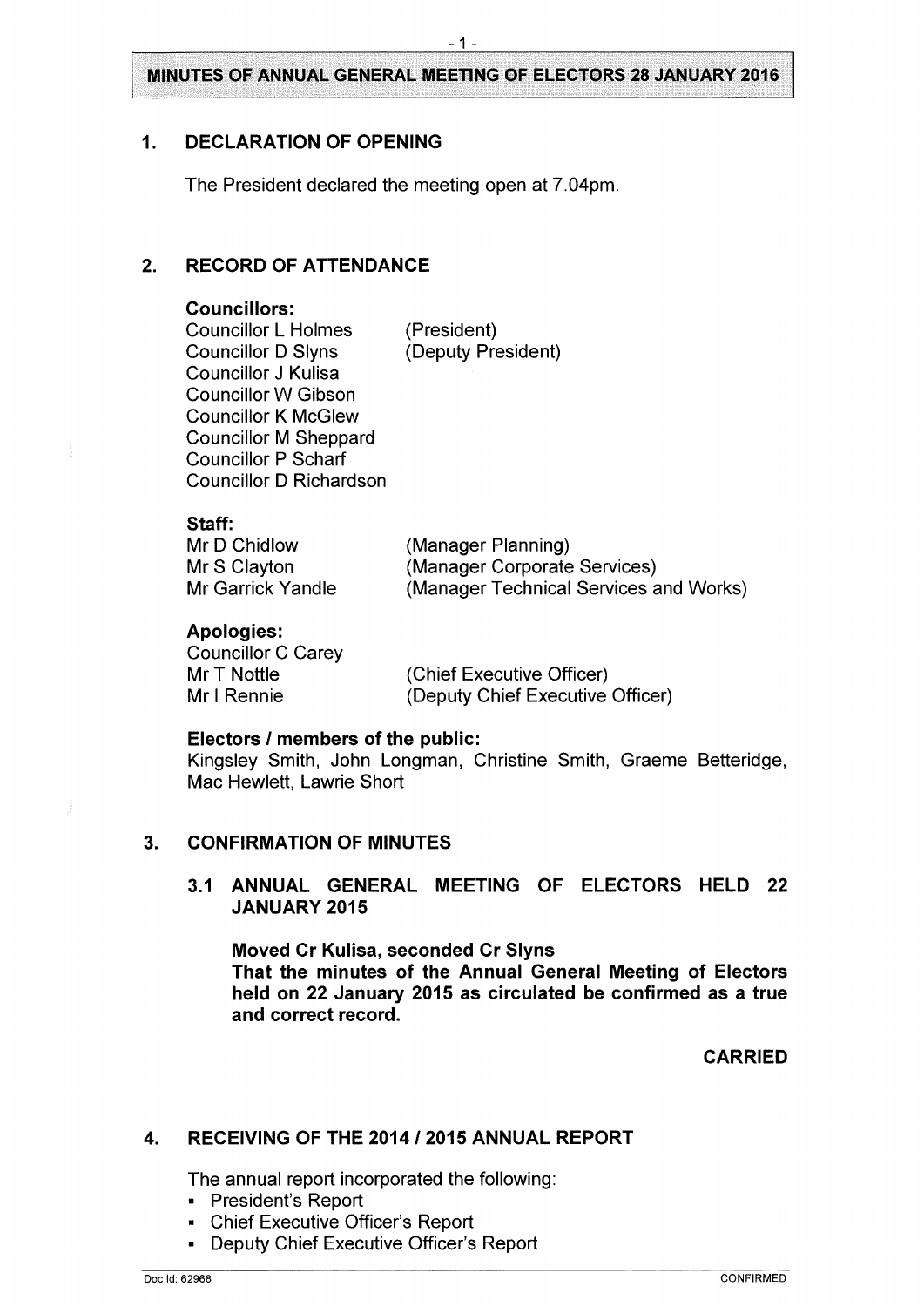#### -2-

#### **MINUTES OF ANNUAL GENERAL MEETING OF ELECTORS 28 JANUARY 2016**

- Works and Services Report
- Financial Report
- Building Services Report
- Community Emergency Services Report
- **Community Development Report**
- Disability Services Report
- Auditor's Report
- Annual Financial Statements

#### **Moved Cr Slyns, seconded Cr Gibson**

**That the annual report for the year 2014 / 2015 as presented be received.**

#### **CARRIED**

#### <span id="page-3-1"></span><span id="page-3-0"></span>**5. GENERAL BUSINESS**

#### **5.1 LOCAL GOVERNMENT FUTURE**

- **Q.** *Mr Lawrie Short asked how the future of Local Government is looking? Feel's that the public's impression of Local Government is lacking in terms of integrity and conduct of elected members. Will this impression get worse as a result of the City of Perth Act? Mr Short felt that the Minister for Local Government is upset that his attempt to amalgamate metropolitan councils has failed.*
- *A. Cr. Leslee Holmes stated that the public don't seem interested in what Local Government do. The Shire just needs to keep doing a good job, focus on strategic processes that focus on things that can be delivered.*

#### <span id="page-3-2"></span>**5.2 USED TO HAVE BUSH FIRE BRIGADES - CAPITELA BRIGADE SOUTH EAST OF SHIRE**

**Q.** *Mr John Longman stated that the south east area of the shire used to have the Capitela Bush Fire Brigade but many years ago the Shire shut it down. Since then Mr Longman claims there has been no communication in regard to bushfire control and mitigation for over ten years with any of the residents in that area, he doesn't even know the names and numbers of who to call should a fire start.*

*However, Mr Longman said he recently had a meeting with the Chief Bushfire Control Officer where it was moved that Mr Rob Barrett and Mr Phil Thompson be appointed fire control officers. Further, Mr Longman stated that very few of the farms in the south east corner have compliant fire breaks. He questioned whether the Shire ever does firebreak inspections out that way?*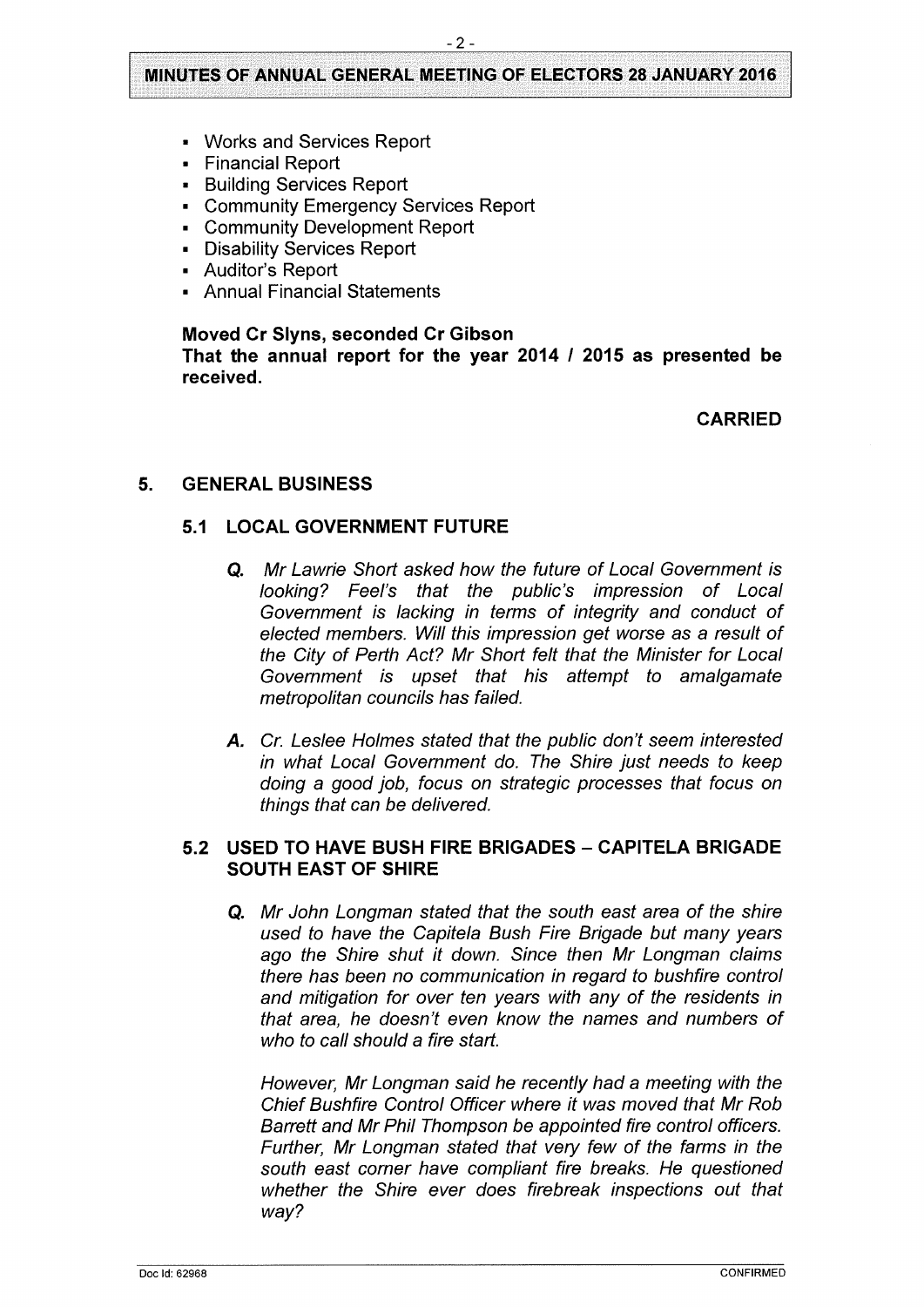#### **MINUTES OF ANNUAL GENERAL MEETING OF ELECTORS 28 JANUARY 2016**

*Mr Longman cited a phone conversation he had with the Community Emergency Services Co-ordinator Mr Matt Dadd whereby Mr Dadd agreed to follow up with Mr Longman's issues and report back to him. This was in April 2015. Mr Longman has heard nothing since.*

*Finally, Mr Longman received a phone call from the Chief Bushfire Control Officer on or about 26 January 2016 advising that aerial inspections of the area had recently been undertaken and that action was imminent on those owners with non-compliant fire breaks. Mr Longman was sceptical as to whether this actually occurred.*

*A. Cr. Leslee Holmes* was *sympathetic to Mr Longmans concerns and assured him that the Shire had the upmost concern for fire safety. If the Shire is not providing as it should in regard to bushfire issues in the south east of the Shire then this would need to be rectified.*

*With respect to the specific concerns of Mr Longman, neither the Chief Bushfire Control Officer or the Community Emergency Services Co-ordinator were present, so Cr Holmes undertook to liaise with these individuals for clarification and personally contact Mr Longman to update him.*

*Cr Scharf clarified the procedure to always call "000" in cases of fire. This information is promptly forward to the fire control officers in the area.*

*Cr Gibson stated that he believed upward of 300 firebreak infringements had been issued as a result of the aerial inspection.*

#### <span id="page-4-0"></span>**5.3 PROPERTY NEXT TO JOHN LONGMAN & NEXT TO BOUNDARY ROAD**

Q. *Mr John Longman stated that the property next to him and Boundary Road, who he believes is owned by Hampton Transport, is currently transporting female cattle to the property as an interim measure then relocating them 48 hours later. It is estimated 13,000 head of cattle have been moved through the farm in the last twelve months, with that estimate to rise to over 20,000 in the next twelve months. The cattle are carted using B-Double configuration trucks with double decker trailers. Mr Longman has serious concerns for the damage these trucks are doing to the Shires road network. These roads include Koojan West Road, Boundary Road, Koojan Pool Road, Capitela Road and Rowes Road.*

*Mr Longman also believes that Mr Matt Leeds will soon be starting a feedlot which will move a further 2,500 head of cattle* **Doc Id: 62968 CONFIRMED**